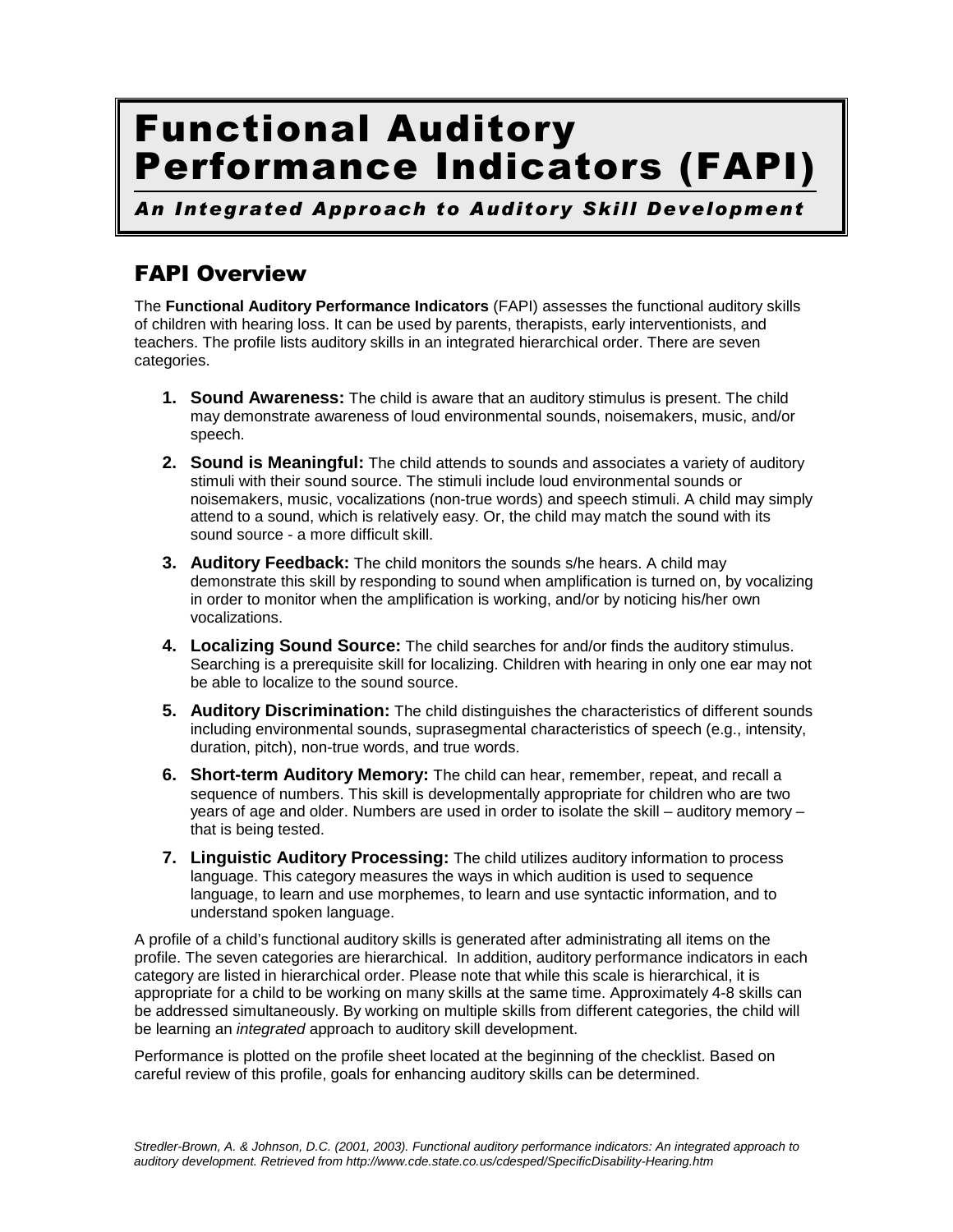#### Format of The Functional Auditory Performance Indicators

Each category has specific skills listed for that category. Some categories have one specific skill, others have a short list of skills. Furthermore, each skill can be assessed in a variety of conditions. These conditions provide a qualitative report on the child's success with a particular skill. The conditions are specific to each category. Some of these conditions are:

- responses to auditory stimuli that are paired with *visual cues* contrasted to responses to an *auditory stimulus alone*
- responses to auditory stimuli that are presented in *close proximity* to the child versus responses to stimuli that are *presented far away*
- ♦ responses to auditory stimuli that are given in a *noisy situation* versus responses to stimuli that are given in a *quiet room*.
- responses to auditory stimuli that are observed when the child is *prompted* to listen versus *spontaneous* responses to auditory stimuli

#### Reporting Functional Skills

The FAPI is administered over time and at any point in time, the FAPI can be scored. The FAPI is scored by measuring a child's performance on each skill in each category. The scores are calculated and then transferred to the profile page that is found at the beginning of the test protocol. The scored profile provides the interventionist or therapist with information that identifies a child's unique strengths and needs. The profile is used to create goals for a child's individualized program.

- ♦ There are seven categories. Each category receives a percentage score. This percentage score identifies the child's listening skills for the items in that category. When the score in a category is in the "acquired" range (80%-100%), the child has mastered the skills for that category.
- ♦ It is important to identify the conditions for each skill that make listening easier for the child and the conditions that make listening more challenging. Easier listening conditions include auditory stimuli paired with visual cues, quiet listening conditions, stimuli that are presented close to the child, and prompted responses. More difficult listening conditions include; auditory-only stimuli, distance hearing, listening in noisy situations, and spontaneous responses. It is appropriate to work on several skills in each category until the child can listen in both easy and difficult listening conditions.
- ♦ Notice the child's strengths. Which categories have the highest score? Which skills within a category has the child acquired? Skills that are "in process" are also strengths.
- $\bullet$  The results of the FAPI are used to identify goals for intervention, for therapy, and/or for classroom instruction. The percentage scores in each category and the weighted scores for each skill identify skills that need improvement. All items in the "not present" and "emerging" categories need improvement. It is the intent of the scale to identify and work on several skills at the same time.

#### Procedure for Administration and Scoring

1. Each skill can be assessed in a variety of ways. Including direct observation of a child's response to specific stimuli and/or parent report. Each skill is evaluated according to the specific conditions noted on the form. There is a section for "Observations & Comments" that can be used to enter information about the child's performance.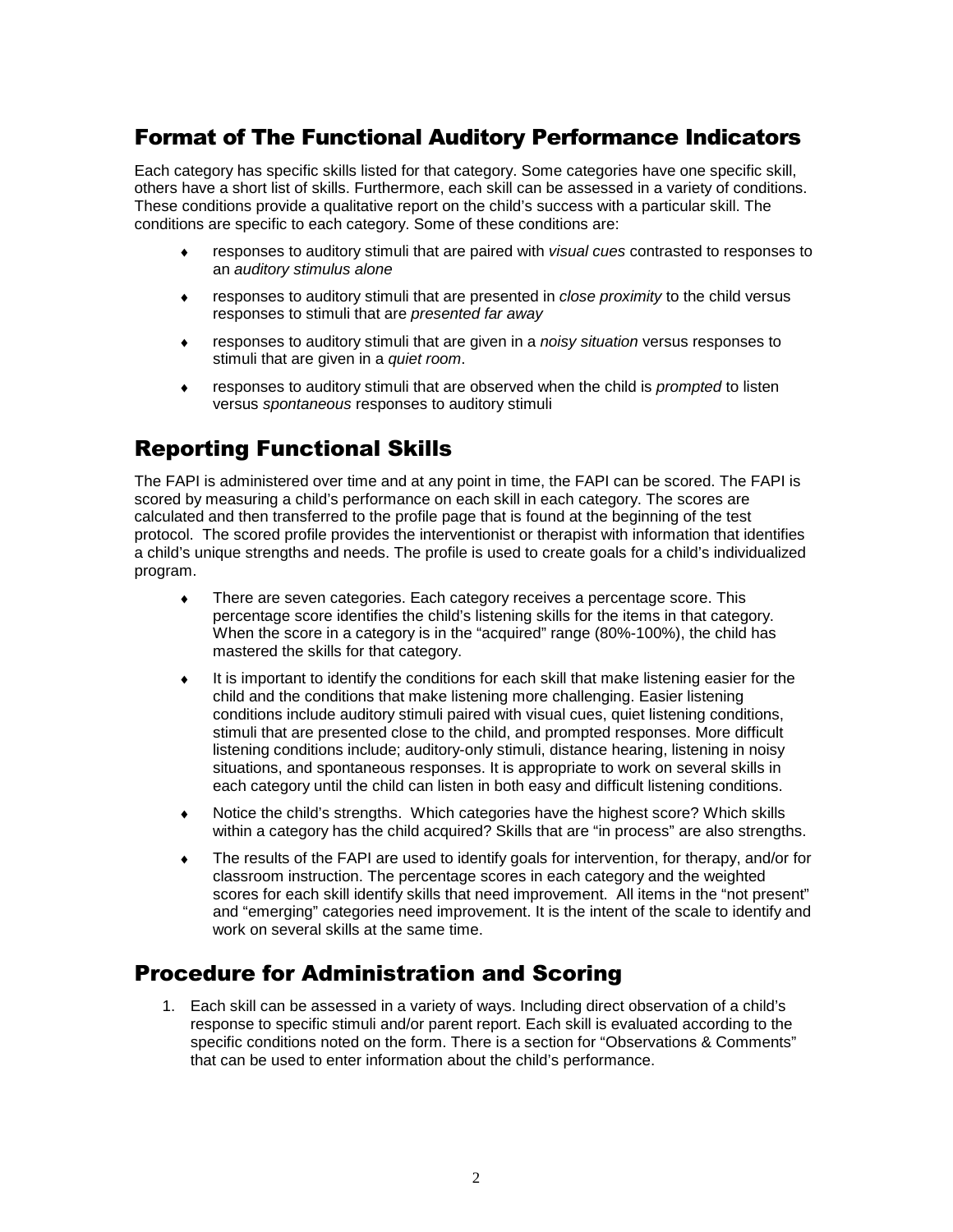2. A four-tiered scoring paradigm has been created. The skill is ranked by the person administering the checklist by indicating the level of attainment (NP, E, P, A) for each skill. The level of attainment is determined by these criteria:

| <b>Level of Skill Attainment</b> | <b>Corresponding Occurrence</b> | <b>Value Given</b>   |
|----------------------------------|---------------------------------|----------------------|
| a. The skill is not present      | $(NP) = 0-10\%$ occurrence      | (Score value = $0$ ) |
| b. The skill is emerging         | $(E) = 11-35%$ occurrence       | (Score value = $1$ ) |
| c. The skill is in process       | $(P) = 36-79%$ occurrence       | (Score value = $2$ ) |
| d. The skill is acquired         | $(A) = 80-100\%$ occurrence     | (Score value = $3$ ) |

- 3. In the scoring column, compute the score for each skill. Do this by multiplying each skill by a factor of 1, 2, or 3, as indicated. If the skill is rated between 0 and 10%, it is considered "not present" and should be scored as "zero" (0).
- 4. Compute the score for a category by adding the weighted scores for all skills in that category. Compute the percentage for that category.
- 5. Transfer the scores for each category to the profile at the bottom of the first Performance Profile page.

| Categories<br>of Auditory<br>Development | <b>Auditory Performance</b><br><b>Indicators</b>                                                                                                                                                                  | <b>Scoring</b><br>$N=0-10\%$ , E=11-35%,<br>P=36-79%, A=80-100%                                                                                                                     | <b>Observations &amp;</b><br><b>Comments</b> |
|------------------------------------------|-------------------------------------------------------------------------------------------------------------------------------------------------------------------------------------------------------------------|-------------------------------------------------------------------------------------------------------------------------------------------------------------------------------------|----------------------------------------------|
|                                          | responds to loud environmental sounds<br>(vacuum) or noisemakers (drum, bell)<br>A with visual cues<br>A auditory only<br>P far (10')<br>$A$ close $(3')$<br>E noise<br>A in quiet<br>A prompted<br>P spontaneous | 0 not present<br>$= 0$<br>= $\frac{1}{4}$<br>= $\frac{4}{15}$<br>1 emerging x 1<br>2 in process x 2<br>5 acquired x 3<br>20<br>Skill Score                                          |                                              |
| Sound Awareness                          | responds to music<br>A auditory only<br>A with visual cues<br>P far (10')<br>A close (3')<br>A in quiet<br>E noise<br>A prompted<br>A spontaneous                                                                 | 0 not present<br>$= 0$<br>= $\frac{1}{4}$<br>= $\frac{4}{15}$<br>emerging x 1<br>2 in process x 2<br>5_ acquired x 3<br>20<br><b>Skill Score</b>                                    |                                              |
|                                          | responds to speech<br>A with visual cues<br>A auditory only<br>A far (10')<br>A close (3')<br>A in quiet<br>A noise<br>A prompted<br>A spontaneous                                                                | 0 not present<br>$= 0$<br>= $\frac{3}{-0}$<br>= $\frac{0}{15}$<br>3 emerging x 1<br>0 in process $x$ 2<br>5 acquired x 3<br>18<br><b>Skill Score</b><br>Category Score: 58/72 80.5% |                                              |

#### Sample Scoring

- The category is "Sound Awareness". There are 3 skills in this category. The skills are:
	- 1. responds to loud environmental sounds or noisemakers
	- 2. responds to music
	- 3. responds to speech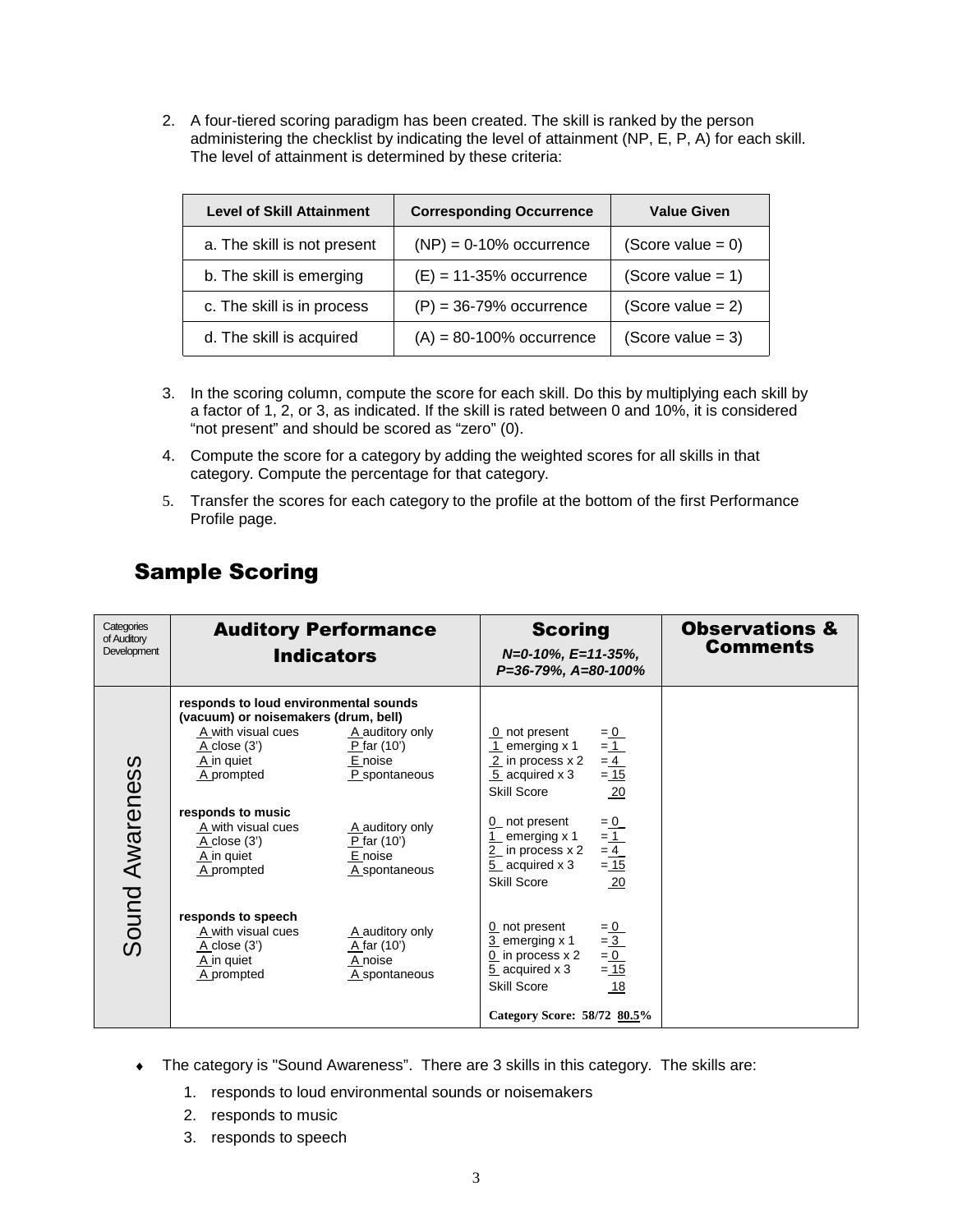- ♦ The first skill is "responds to loud environmental sounds or noisemakers". The child demonstrates different levels of competence in eight different conditions:
	- ♦ 5 conditions are "acquired"
	- ♦ 2 conditions are "in process"
	- ♦ 1 condition is "emerging"
- The weighted scores for the specific conditions are calculated. The scores are determined as follows:
	- $\bullet$  5 conditions are "acquired". An acquired score receives a weight of 3 points. 5 skills x weighted score of 3 = 15
	- ♦ 2 conditions are "in process". An in process score receives a weight of 2 points. 2 skills x weighted score of  $2 = 4$
	- ♦ 1 condition is "emerging". An emerging score receives a weight of 1 point. 1 skill x weighted score of  $1 = 1$
- ♦ The weighted scores are added together.  $15 + 4 + 1 = 20$ . The child's score for this specific skill, "responds to loud environmental sounds or noisemakers", is 20 points.
- The same procedure is used to obtain a skill score for the next 2 skills, "responds to speech" and "responds to music". The child received scores for the 3 skills in this category.
	- $\bullet$  responds to loud environmental sounds or noisemakers  $= 20$  points
	- $\bullet$  responds to music  $= 20$  points
	- $r$ esponds to speech  $= 18$  points
- 

The points for the 3 skills are added together to obtain a total score of 58 points for the category "Sound Awareness". There is a possible score of 72 points. By dividing the earned score (58 points) by the total number of possible points (72 points) the child receives a percentage score of 80.5% for this category.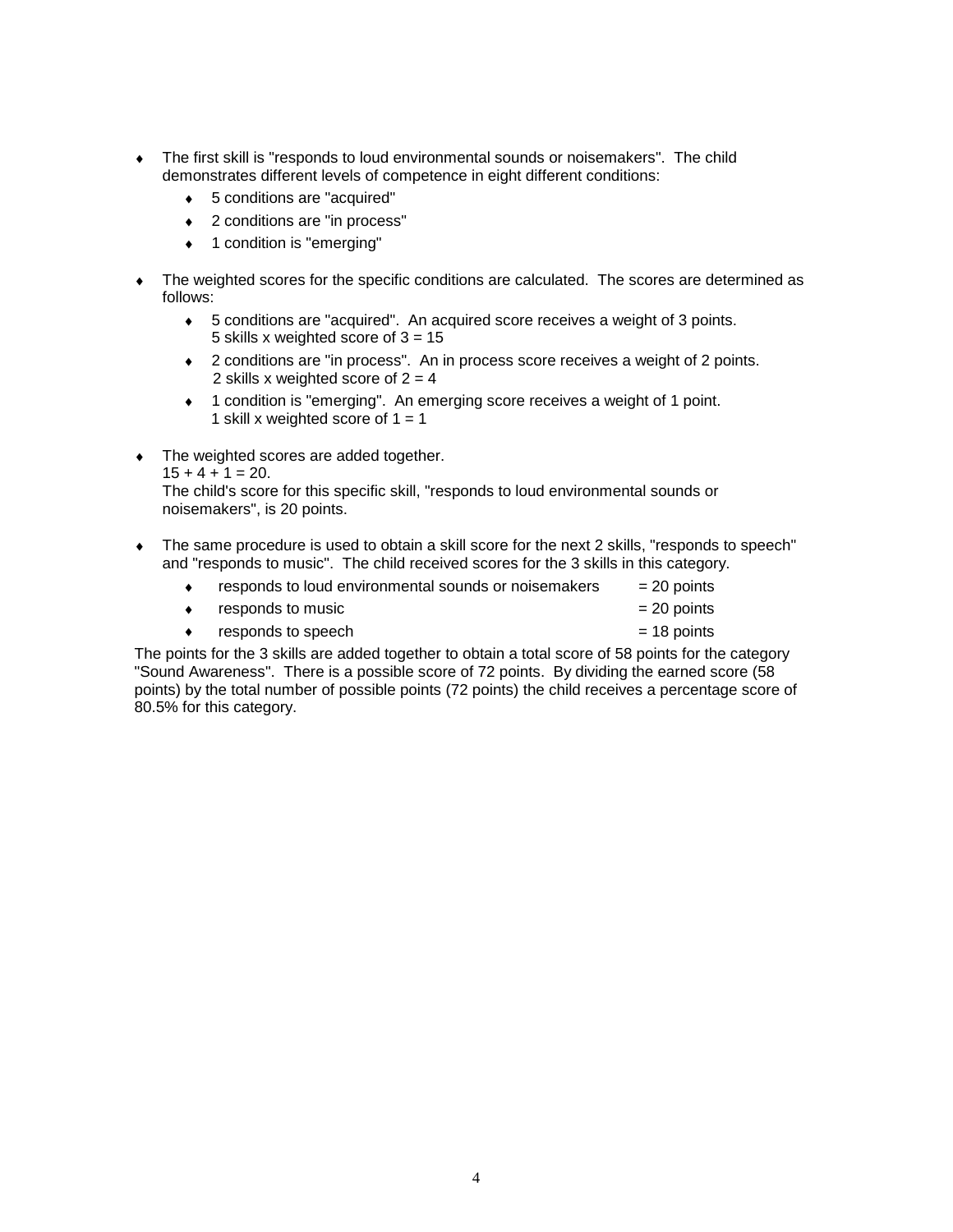## **Functional Auditory Performance Indicators: An Integrated Approach to Auditory Skill Development**

| Name                     | Luke                                                                                                                          |                                                                                                                                                                                                                                                                                                                                                                   | DOB 3 Yrs. Old                                                                                                                                                                            |                                                                                                                                                                                                                                                                                                                                                                                                                                                        | Examiner<br><b>Date</b>                                                                                                                                                                                                                                                                                                                                                                                                                                                                                                                                                                                                                                                                                                                                                                                             |                                                        | 3 Mos. Post Implant                                                                                                                                                          |
|--------------------------|-------------------------------------------------------------------------------------------------------------------------------|-------------------------------------------------------------------------------------------------------------------------------------------------------------------------------------------------------------------------------------------------------------------------------------------------------------------------------------------------------------------|-------------------------------------------------------------------------------------------------------------------------------------------------------------------------------------------|--------------------------------------------------------------------------------------------------------------------------------------------------------------------------------------------------------------------------------------------------------------------------------------------------------------------------------------------------------------------------------------------------------------------------------------------------------|---------------------------------------------------------------------------------------------------------------------------------------------------------------------------------------------------------------------------------------------------------------------------------------------------------------------------------------------------------------------------------------------------------------------------------------------------------------------------------------------------------------------------------------------------------------------------------------------------------------------------------------------------------------------------------------------------------------------------------------------------------------------------------------------------------------------|--------------------------------------------------------|------------------------------------------------------------------------------------------------------------------------------------------------------------------------------|
|                          | Sound<br><b>Awareness</b>                                                                                                     | Sound is<br><b>Meaningful</b>                                                                                                                                                                                                                                                                                                                                     | <b>Auditory</b><br>Feedback                                                                                                                                                               | <b>Localizing Sound</b><br><b>Source</b>                                                                                                                                                                                                                                                                                                                                                                                                               | <b>Auditory</b><br><b>Discrimination</b>                                                                                                                                                                                                                                                                                                                                                                                                                                                                                                                                                                                                                                                                                                                                                                            | Short-term<br><b>Auditory</b><br><b>Memory</b>         | Linguistic<br><b>Auditory</b><br>Processing                                                                                                                                  |
|                          | 1. Responds to<br>loud<br>environmental<br>sounds or<br>noisemakers.<br>2. Responds to<br>music.<br>3. Responds to<br>speech. | 1. Attends to loud<br>environmental<br>sounds or<br>noisemakers.<br>2. Attends to<br>music.<br>3. Attends to<br>vocalizations.<br>4. Attends to<br>discourse.<br>5. Identifies loud<br>environmental<br>sounds or<br>noisemakers<br>with their<br>source.<br>6. Identifies<br>speaker<br>making<br>vocalizations.<br>7. Identifies<br>speaker using<br>discourse. | 1. Vocalizations<br>increase when<br>amplification is<br>on<br>2. Notices own<br>vocal<br>productions.<br>3. Monitors status<br>of amplification<br>by making<br>noises or<br>vocalizing. | 1. Searches for loud<br>environmental<br>sounds or<br>noisemakers.<br>2. Searches for<br>source of music.<br>3. Searches for<br>source of<br>vocalizations.<br>4. Searches for<br>source of<br>discourse.<br>5. Localizes to loud<br>environmental<br>sounds or<br>noisemakers.<br>6. Localizes to<br>source of music.<br>7. Localizes to<br>source of speaker<br>making<br>vocalizations.<br>8. Localizes to<br>source of speaker<br>using discourse. | 1. Discrimination of non-linguistic information:<br>• Loud vs soft<br>• Fast vs slow<br>• Continuous vs abrupt<br>·High vs low pitch<br>• Meaningful environmental sounds<br>• Intent of utterance based on<br>suprasegmental features<br>• Mom's vs dad's voice<br>• Male vs female child's voice<br>2. Discrimination of vocal utterances - non-<br>true word productions:<br>• Vowels<br>• Number of syllables<br>3. Communicative intent of the utterance.<br>4. Discrimination of oral utterances – true<br>word productions:<br>·Onomatopoeia sounds<br>• Child's own name<br>• Familiar commands<br>. Number of syllables or words in utterance<br>• Familiar words based on vowel<br>differences<br>• Familiar words based on consonant<br>differences<br>· Familiar words based on syllable<br>differences | 1. Memory<br>•1-2 digits<br>•3-4 digits<br>•5-6 digits | 1. Sequencing<br>2. Closure<br>3. Syntactic and<br>morphologic<br>analysis.<br>4. Suprasegmental<br>analysis using<br>auditory<br>feedback.<br>5. Auditory<br>comprehension. |
|                          | <b>Category Score:</b><br>80.5%                                                                                               | <b>Category Score:</b><br>39%                                                                                                                                                                                                                                                                                                                                     | <b>Category Score:</b><br>42%                                                                                                                                                             | <b>Category Score:</b><br>28%                                                                                                                                                                                                                                                                                                                                                                                                                          | <b>Category Score:</b><br>9%                                                                                                                                                                                                                                                                                                                                                                                                                                                                                                                                                                                                                                                                                                                                                                                        | <b>Category Score:</b><br>0%                           | <b>Category Score:</b><br>.02%                                                                                                                                               |
| 100%<br>90%<br>80%       |                                                                                                                               |                                                                                                                                                                                                                                                                                                                                                                   |                                                                                                                                                                                           |                                                                                                                                                                                                                                                                                                                                                                                                                                                        | Acduired                                                                                                                                                                                                                                                                                                                                                                                                                                                                                                                                                                                                                                                                                                                                                                                                            |                                                        |                                                                                                                                                                              |
| 70%<br>60%<br>50%<br>40% |                                                                                                                               |                                                                                                                                                                                                                                                                                                                                                                   |                                                                                                                                                                                           | $\ln$                                                                                                                                                                                                                                                                                                                                                                                                                                                  | Process                                                                                                                                                                                                                                                                                                                                                                                                                                                                                                                                                                                                                                                                                                                                                                                                             |                                                        |                                                                                                                                                                              |
| 30%<br>20%               |                                                                                                                               |                                                                                                                                                                                                                                                                                                                                                                   |                                                                                                                                                                                           |                                                                                                                                                                                                                                                                                                                                                                                                                                                        | <i>氣m</i> ∧e r g in g                                                                                                                                                                                                                                                                                                                                                                                                                                                                                                                                                                                                                                                                                                                                                                                               |                                                        |                                                                                                                                                                              |
| 10%<br>0%                |                                                                                                                               |                                                                                                                                                                                                                                                                                                                                                                   |                                                                                                                                                                                           |                                                                                                                                                                                                                                                                                                                                                                                                                                                        | NS MITHER SPAN                                                                                                                                                                                                                                                                                                                                                                                                                                                                                                                                                                                                                                                                                                                                                                                                      |                                                        |                                                                                                                                                                              |

*Performance Profile* 

(Shade in appropriate box for each category after determining the percentage *for that category*)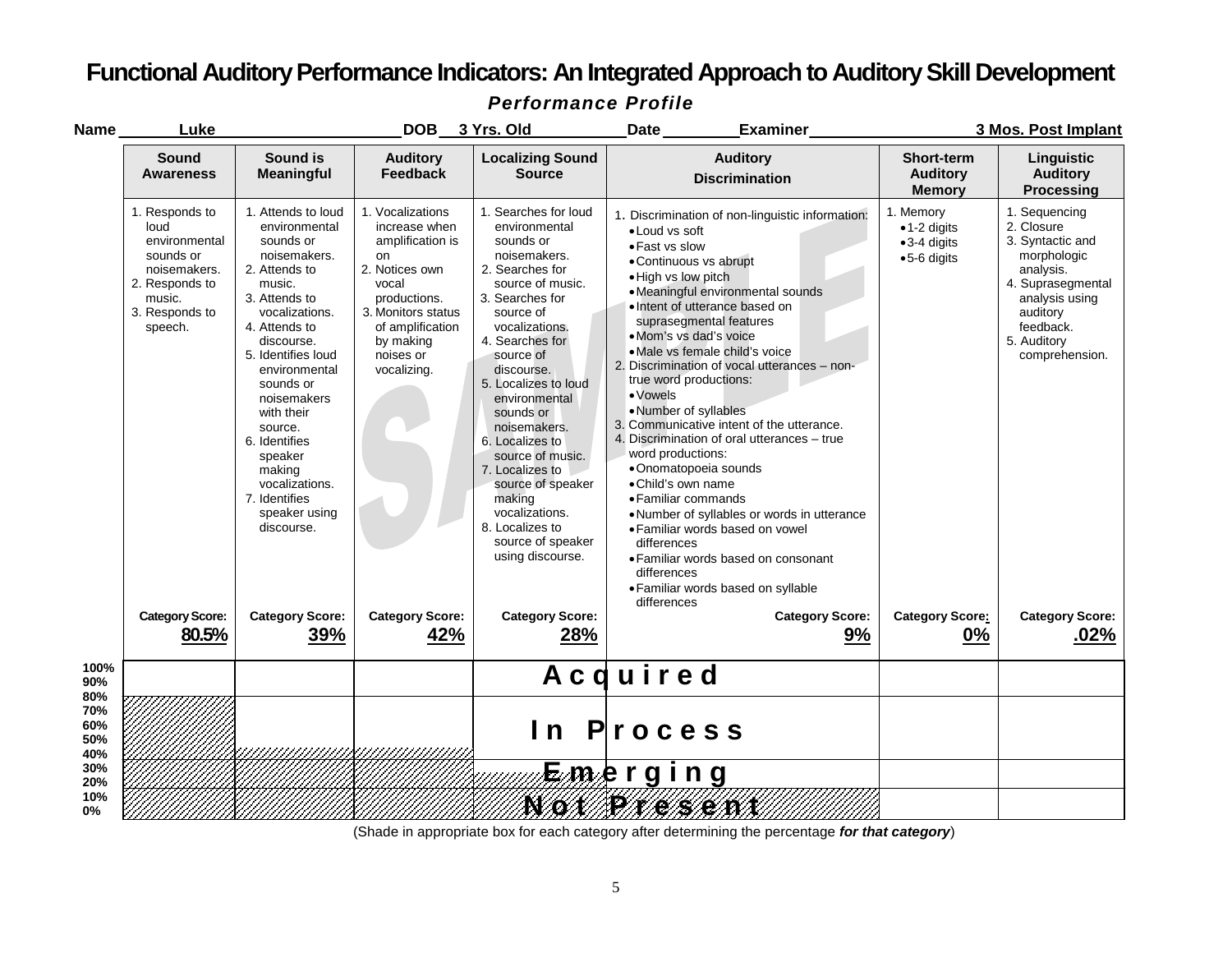### **Functional Auditory Performance Indicators: An Integrated Approach to Auditory Skill Development**

| Name              |                                                                                                                               |                                                                                                                                                                                                                                                                                                                                                                   | <b>DOB</b>                                                                                                                                                                                |                                                                                                                                                                                                                                                                                                                                                                                                                                                        | Date Examiner                                                                                                                                                                                                                                                                                                                                                                                                                                                                                                                                                                                                                                                                                                                                                                                         |                                                          |                                                                                                                                                                              |
|-------------------|-------------------------------------------------------------------------------------------------------------------------------|-------------------------------------------------------------------------------------------------------------------------------------------------------------------------------------------------------------------------------------------------------------------------------------------------------------------------------------------------------------------|-------------------------------------------------------------------------------------------------------------------------------------------------------------------------------------------|--------------------------------------------------------------------------------------------------------------------------------------------------------------------------------------------------------------------------------------------------------------------------------------------------------------------------------------------------------------------------------------------------------------------------------------------------------|-------------------------------------------------------------------------------------------------------------------------------------------------------------------------------------------------------------------------------------------------------------------------------------------------------------------------------------------------------------------------------------------------------------------------------------------------------------------------------------------------------------------------------------------------------------------------------------------------------------------------------------------------------------------------------------------------------------------------------------------------------------------------------------------------------|----------------------------------------------------------|------------------------------------------------------------------------------------------------------------------------------------------------------------------------------|
|                   | Sound<br><b>Awareness</b>                                                                                                     | Sound is<br><b>Meaningful</b>                                                                                                                                                                                                                                                                                                                                     | <b>Auditory</b><br><b>Feedback</b>                                                                                                                                                        | <b>Localizing Sound</b><br><b>Source</b>                                                                                                                                                                                                                                                                                                                                                                                                               | <b>Auditory</b><br><b>Discrimination</b>                                                                                                                                                                                                                                                                                                                                                                                                                                                                                                                                                                                                                                                                                                                                                              | Short-term<br><b>Auditory</b><br><b>Memory</b>           | <b>Linguistic</b><br><b>Auditory</b><br><b>Processing</b>                                                                                                                    |
|                   | 1. Responds to<br>loud<br>environmental<br>sounds or<br>noisemakers.<br>2. Responds to<br>music.<br>3. Responds to<br>speech. | 1. Attends to loud<br>environmental<br>sounds or<br>noisemakers.<br>2. Attends to<br>music.<br>3. Attends to<br>vocalizations.<br>4. Attends to<br>discourse.<br>5. Identifies loud<br>environmental<br>sounds or<br>noisemakers<br>with their<br>source.<br>6. Identifies<br>speaker<br>making<br>vocalizations.<br>7. Identifies<br>speaker using<br>discourse. | 4. Vocalizations<br>increase when<br>amplification is<br>on<br>5. Notices own<br>vocal<br>productions.<br>6. Monitors status<br>of amplification<br>by making<br>noises or<br>vocalizing. | 1. Searches for loud<br>environmental<br>sounds or<br>noisemakers.<br>2. Searches for<br>source of music.<br>3. Searches for<br>source of<br>vocalizations.<br>4. Searches for<br>source of<br>discourse.<br>5. Localizes to loud<br>environmental<br>sounds or<br>noisemakers.<br>6. Localizes to<br>source of music.<br>7. Localizes to<br>source of speaker<br>making<br>vocalizations.<br>8. Localizes to<br>source of speaker<br>using discourse. | 1. Discrimination of non-linguistic information:<br>• Loud vs soft<br>• Fast vs slow<br>• Continuous vs abrupt<br>• High vs low pitch<br>• Meaningful environmental sounds<br>• Intent of utterance based on<br>suprasegmental features<br>• Mom's vs dad's voice<br>• Male vs female child's voice<br>2. Discrimination of vocal utterances – non-<br>true word productions:<br>• Vowels<br>• Number of syllables<br>3. Communicative intent of the utterance.<br>4. Discrimination of oral utterances – true<br>word productions:<br>•Onomatopoeia sounds<br>• Child's own name<br>• Familiar commands<br>. Number of syllables or words in utterance<br>• Familiar words based on yowel<br>differences<br>• Familiar words based on consonant<br>differences<br>· Familiar words based on syllable | 2. Memory<br>•1-2 digits<br>$•3-4$ digits<br>●5-6 digits | 1. Sequencing<br>2. Closure<br>3. Syntactic and<br>morphologic<br>analysis.<br>4. Suprasegmental<br>analysis using<br>auditory<br>feedback.<br>5. Auditory<br>comprehension. |
| 100%              | Category<br>Score:                                                                                                            | Category<br>% Score: ___<br>$\%$                                                                                                                                                                                                                                                                                                                                  | Category<br>$\%$<br>Score:                                                                                                                                                                | Category<br>Score:<br>%                                                                                                                                                                                                                                                                                                                                                                                                                                | differences<br>$\frac{9}{6}$<br><b>Category Score:</b>                                                                                                                                                                                                                                                                                                                                                                                                                                                                                                                                                                                                                                                                                                                                                | Category<br>%<br>Score:                                  | Category<br>Score: $\_\_\_\_\%$                                                                                                                                              |
| 90%<br>80%<br>70% |                                                                                                                               |                                                                                                                                                                                                                                                                                                                                                                   |                                                                                                                                                                                           |                                                                                                                                                                                                                                                                                                                                                                                                                                                        | Acquired                                                                                                                                                                                                                                                                                                                                                                                                                                                                                                                                                                                                                                                                                                                                                                                              |                                                          |                                                                                                                                                                              |
| 60%<br>50%<br>40% |                                                                                                                               |                                                                                                                                                                                                                                                                                                                                                                   |                                                                                                                                                                                           |                                                                                                                                                                                                                                                                                                                                                                                                                                                        | In Process                                                                                                                                                                                                                                                                                                                                                                                                                                                                                                                                                                                                                                                                                                                                                                                            |                                                          |                                                                                                                                                                              |
| 30%<br>20%        |                                                                                                                               |                                                                                                                                                                                                                                                                                                                                                                   |                                                                                                                                                                                           |                                                                                                                                                                                                                                                                                                                                                                                                                                                        | Emerging                                                                                                                                                                                                                                                                                                                                                                                                                                                                                                                                                                                                                                                                                                                                                                                              |                                                          |                                                                                                                                                                              |
| 10%<br>0%         |                                                                                                                               |                                                                                                                                                                                                                                                                                                                                                                   |                                                                                                                                                                                           | N o t                                                                                                                                                                                                                                                                                                                                                                                                                                                  | $ P$ resent                                                                                                                                                                                                                                                                                                                                                                                                                                                                                                                                                                                                                                                                                                                                                                                           |                                                          |                                                                                                                                                                              |

**Performance Profile** 

(Shade in appropriate box for each category after determining the percentage *for that category*)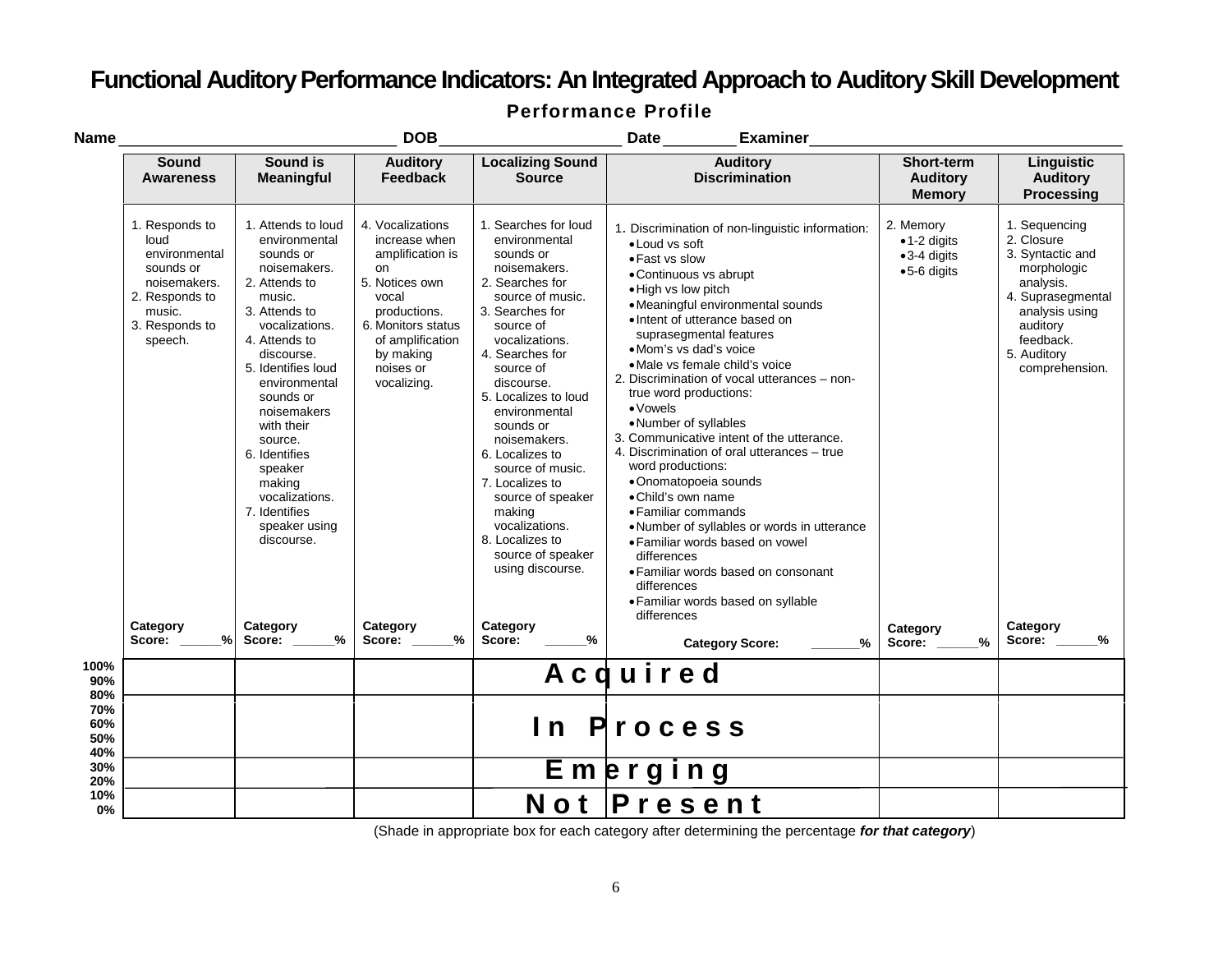## Functional Auditory Performance Indicators (FAPI)

*An Integrated Approach to Auditory Skill Development*

| Name                                                                      |                                                                                                                                                                                                                                                                                                            |                                                                                                                                                                                                                                                | <b>DOB</b>                                                                                                                                                                                                                                                                                                   |                           |
|---------------------------------------------------------------------------|------------------------------------------------------------------------------------------------------------------------------------------------------------------------------------------------------------------------------------------------------------------------------------------------------------|------------------------------------------------------------------------------------------------------------------------------------------------------------------------------------------------------------------------------------------------|--------------------------------------------------------------------------------------------------------------------------------------------------------------------------------------------------------------------------------------------------------------------------------------------------------------|---------------------------|
|                                                                           |                                                                                                                                                                                                                                                                                                            |                                                                                                                                                                                                                                                | Usage:<br>$\Box$ consistent                                                                                                                                                                                                                                                                                  | inconsistent              |
|                                                                           | Examiner and the contract of the contract of the contract of the contract of the contract of the contract of the contract of the contract of the contract of the contract of the contract of the contract of the contract of t                                                                             |                                                                                                                                                                                                                                                |                                                                                                                                                                                                                                                                                                              |                           |
|                                                                           |                                                                                                                                                                                                                                                                                                            | $N = not present (0-10%)$ $E = emerging (11-35%)$ $P = in process (36-79%)$                                                                                                                                                                    |                                                                                                                                                                                                                                                                                                              | $A = acquired (80-100%)$  |
| Categories<br>of Auditory                                                 |                                                                                                                                                                                                                                                                                                            | <b>Auditory Performance Indicators</b>                                                                                                                                                                                                         | <b>Scoring</b>                                                                                                                                                                                                                                                                                               | <b>Observations &amp;</b> |
| Development                                                               |                                                                                                                                                                                                                                                                                                            |                                                                                                                                                                                                                                                | $N=0-10\%$ , $E=11-35\%$ ,<br>P=36-79%, A=80-100%                                                                                                                                                                                                                                                            | <b>Comments</b>           |
| Sound Awareness                                                           | noisemakers (drum, bell)<br>_ with visual cues<br>$\equiv$ close (3')<br>$\equiv$ in quiet<br>__ prompted<br>responds to music<br>_ with visual cues<br>$\equiv$ close (3')<br>$\equiv$ in quiet<br>_prompted<br>responds to speech<br>_ with visual cues                                                  | responds to loud environmental sounds (vacuum) or<br>_ auditory only<br>$=$ far (10')<br>$\equiv$ noise<br>__ spontaneous<br>_ auditory only<br>$=$ far (10')<br>$\equiv$ noise<br>__spontaneous<br>_ auditory only                            | $\equiv$ not present =<br>0<br>$=$ emerging x 1 =<br>$\equiv$ in process x 2 = $\equiv$<br>$\equiv$ acquired x 3 =<br>Skill Score<br>0<br>$\equiv$ not present =<br>$\equiv$ emerging x 1 = $\equiv$<br>$\equiv$ in process x 2 = $\equiv$<br>$\equiv$ acquired x 3 =<br>Skill Score<br>not present $=$<br>0 |                           |
|                                                                           | $\equiv$ close (3')<br>$\equiv$ in quiet<br>_prompted                                                                                                                                                                                                                                                      | $=$ far (10 <sup>'</sup> )<br>$\equiv$ noise<br>__ spontaneous                                                                                                                                                                                 | $\equiv$ emerging x 1 = $\equiv$<br>$\equiv$ in process x 2 = $\equiv$<br>$\equiv$ acquired x 3 =<br>Skill Score<br>%<br>Category Score: /72                                                                                                                                                                 |                           |
| ningful                                                                   | sounds (vacuum) or noisemakers (drum, bell)<br>_ with visual cues<br>$\equiv$ close (3')<br>$\equiv$ in quiet<br>_prompted<br>$\overline{\phantom{a}}$ brief<br>attends (e.g., pauses & listens) to music<br>_ with visual cues<br>$\equiv$ close (3')<br>$\equiv$ in quiet<br>_prompted<br>$\equiv$ brief | attends (e.g., pauses & listens) to loud environmental<br>_ auditory only<br>$-$ far (10')<br>$\equiv$ noise<br>$\equiv$ spontaneous<br>_ sustained<br>_ auditory only<br>$-$ far (10')<br>$\equiv$ noise<br>$\equiv$ spontaneous<br>sustained | $\equiv$ not present =<br>0<br>emerging $x 1 =$<br>$\equiv$ in process x 2 = $\equiv$<br>$\equiv$ acquired x 3 =<br>Skill Score<br>$m$ not present =<br>0<br>$\equiv$ emerging x 1 = $\equiv$<br>$\equiv$ in process x 2 = $\equiv$<br>acquired $x 3 =$<br>Skill Score                                       |                           |
| $\sigma$<br>$\mathbf{\Omega}$<br>$\bar{\geq}$<br>$\underline{\mathbf{c}}$ | exaggerated suprasegmentals)<br>_ with visual cues<br>$\equiv$ close (3')<br>$\equiv$ in quiet<br>_prompted<br>$-$ brief                                                                                                                                                                                   | attends (e.g., pauses & listens) to vocalizations (e.g.,<br>_ auditory only<br>$-$ far (10')<br>$\equiv$ noise<br>_ spontaneous<br>_ sustained                                                                                                 | $-$ not present =<br>$=$ emerging x 1 =<br>$\equiv$ in process x 2 = $\equiv$<br>acquired $x$ 3 =<br><b>Skill Score</b>                                                                                                                                                                                      |                           |
| Sound                                                                     | attends (e.g., pauses & listens) to discourse (e.g.,<br>connected speech)<br>_ with visual cues<br>close $(3')$<br>$\equiv$ in quiet<br>_prompted<br>$\equiv$ brief<br>identifies loud environmental sounds (vacuum) or<br>noisemakers (drum, bell) with their source<br>_ with visual cues                | _ auditory only<br>$=$ far (10')<br>noise<br>__ spontaneous<br>sustained<br>_ auditory only                                                                                                                                                    | $\equiv$ not present =<br>0<br>emerging $x 1 =$ __<br>$\equiv$ in process x 2 = $\equiv$<br>acquired $x$ 3 =<br>Skill Score<br>not present =<br>0                                                                                                                                                            |                           |
|                                                                           | $\equiv$ close (3')<br>$\equiv$ in quiet<br>_prompted                                                                                                                                                                                                                                                      | $-$ far (10')<br>__noise<br>__ spontaneous                                                                                                                                                                                                     | emerging $x 1 =$ __<br>$\equiv$ in process x 2 = $\equiv$<br>acquired $x 3 =$<br>Skill Score                                                                                                                                                                                                                 |                           |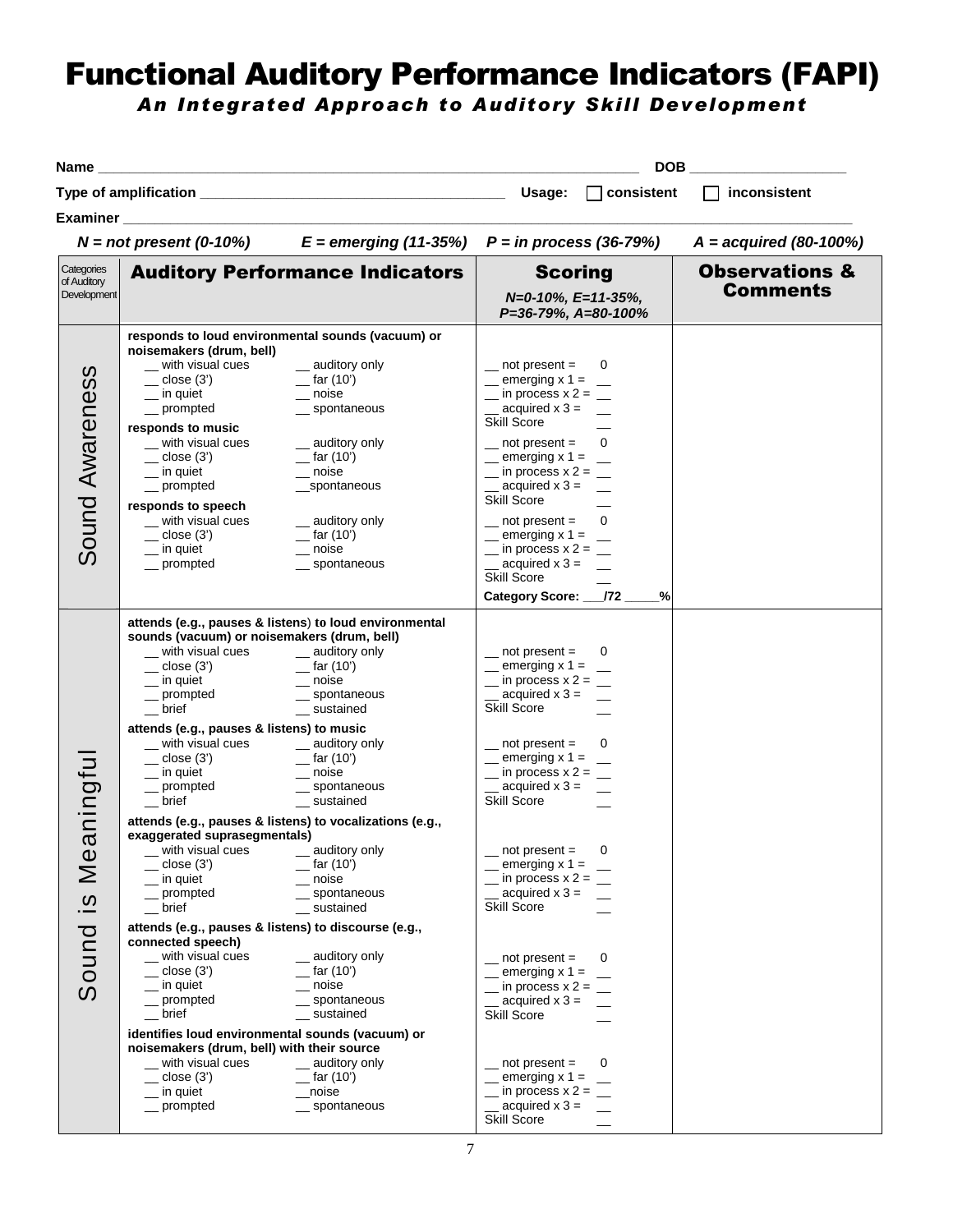| Categories<br>of Auditory<br>Development                                  | <b>Auditory Performance Indicators</b>                                                                                                                                                                                                                                                                                                                                                                                                                                                                                                                                                                                                                                                                                                                                                                                                                                                                                                                          | <b>Scoring</b><br>$N=0-10\%$ , $E=11-35\%$ ,<br>P=36-79%, A=80-100%                                                                                                                                                                                                                                                                                                                                                                                                                                                                                                           | <b>Observations &amp;</b><br><b>Comments</b>                                                                                                                                                        |
|---------------------------------------------------------------------------|-----------------------------------------------------------------------------------------------------------------------------------------------------------------------------------------------------------------------------------------------------------------------------------------------------------------------------------------------------------------------------------------------------------------------------------------------------------------------------------------------------------------------------------------------------------------------------------------------------------------------------------------------------------------------------------------------------------------------------------------------------------------------------------------------------------------------------------------------------------------------------------------------------------------------------------------------------------------|-------------------------------------------------------------------------------------------------------------------------------------------------------------------------------------------------------------------------------------------------------------------------------------------------------------------------------------------------------------------------------------------------------------------------------------------------------------------------------------------------------------------------------------------------------------------------------|-----------------------------------------------------------------------------------------------------------------------------------------------------------------------------------------------------|
| Sound is Meaningful                                                       | identifies speaker who is producing vocalizations<br>_ with visual cues<br>__ auditory only<br>$\equiv$ close (3')<br>$-$ far (10 <sup>'</sup> )<br>$\equiv$ in quiet<br>$\equiv$ noise<br>__ prompted<br>__ spontaneous<br>identifies speaker who is producing discourse<br>$\equiv$ with visual cues $\equiv$ auditory only<br>$\equiv$ close (3')<br>$-$ far (10')<br>$\equiv$ in quiet<br>$\equiv$ noise<br>__ prompted<br>__ spontaneous                                                                                                                                                                                                                                                                                                                                                                                                                                                                                                                   | $\equiv$ not present =<br>0<br>$=$ emerging x 1 = $=$<br>$\equiv$ in process x 2 = $\equiv$<br>acquired $x 3 =$<br>Skill Score<br>$m$ not present =<br>0<br>$\equiv$ emerging x 1 = $\equiv$<br>$\equiv$ in process x 2 = $\equiv$<br>$=$ acquired x 3 =<br>Skill Score<br>Category Score: 168<br>%                                                                                                                                                                                                                                                                           |                                                                                                                                                                                                     |
| Feedback<br>Auditory                                                      | vocalizations increase when amplification is turned on<br>$\equiv$ in quiet<br>__ noise<br>notices own vocal productions<br>$\equiv$ in quiet<br>$\equiv$ noise<br>__ prompted<br>__ spontaneous<br>monitors status of amplification by making noises or<br>vocalizing<br>$\equiv$ in quiet<br>noise                                                                                                                                                                                                                                                                                                                                                                                                                                                                                                                                                                                                                                                            | $\equiv$ not present =<br>0<br>$=$ emerging x 1 = $\quad$<br>$\equiv$ in process x 2 = $\equiv$<br>acquired $x 3 =$<br>Skill Score<br>$-$ not present =<br>0<br>$\equiv$ emerging x 1 = $\equiv$<br>$\equiv$ in process x 2 = $\equiv$<br>$\equiv$ acquired x 3 =<br>Skill Score<br>0<br>$\equiv$ not present =<br>$\equiv$ emerging x 1 = $\equiv$<br>$\equiv$ in process x 2 = $\equiv$<br>acquired $x$ 3 =<br>Skill Score<br>Category Score: 124<br>%                                                                                                                      |                                                                                                                                                                                                     |
| Φ<br>ပ<br>$\overline{\phantom{0}}$<br>$\circ$<br>ၯ<br>Sound<br>Localizing | searches for loud environmental sounds (vacuum,<br>telephone) or noisemakers (drum, bell)<br>$\equiv$ close (3') $\equiv$ far (10')<br>_ another room<br>$\equiv$ inside<br>$\equiv$ outside<br>__ in quiet<br>$\equiv$ noise<br>__ prompted<br>__ spontaneous<br>searches for source of music<br>close (3')<br>$-$ far (10')<br>_ another room<br>$\equiv$ inside<br>outside<br>$\equiv$ in quiet<br>noise<br>_prompted<br>spontaneous<br>searches for source of vocalizations (e.g., exaggerated<br>suprasegmentals)<br>$\equiv$ close (3')<br>$-$ far (10')<br>another room<br>$\equiv$ inside<br>$\equiv$ outside<br>$\equiv$ in quiet<br>$\__$ noise<br>_prompted<br>_ spontaneous<br>searches for source of discourse (e.g., connected<br>speech)<br>$\equiv$ close (3')<br>$-$ far (10')<br>another room<br>$\equiv$ inside<br>outside<br>_ noise<br>$\equiv$ in quiet<br>_prompted<br>__ spontaneous<br>localizes to loud environmental sounds (vacuum, | 0<br>$\equiv$ not present =<br>$\equiv$ emerging x 1 = $\equiv$<br>$\equiv$ in process x 2 = $\equiv$<br>$\equiv$ acquired x 3 =<br>Skill Score<br>0<br>$\equiv$ not present =<br>$\equiv$ emerging x 1 = $\equiv$<br>$\equiv$ in process x 2 = $\equiv$<br>$=$ acquired x 3 =<br><b>Skill Score</b><br>0<br>$-$ not present =<br>$=$ emerging x 1 =<br>$\equiv$ in process x 2 = $\equiv$<br>$=$ acquired x 3 =<br>Skill Score<br>$\Omega$<br>$-$ not present =<br>$\equiv$ emerging x 1 = $\equiv$<br>$\equiv$ in process x 2 = $\equiv$<br>acquired $x 3 =$<br>Skill Score | <b>AUTHORS' NOTE: Some</b><br>localization skills may not be<br>applicable to children who are<br>aided monaurally, who have<br>unilateral hearing loss, or who<br>have monaural cochlear implants. |
|                                                                           | telephone) or noisemakers (drum, bell)<br>$\equiv$ close (3')<br>$-$ far (10')<br>$\equiv$ another room<br>$\equiv$ inside<br>$\equiv$ outside<br>$\equiv$ in quiet<br>$\equiv$ noise<br>_ prompted<br>spontaneous<br>_ various levels<br>__ various angles                                                                                                                                                                                                                                                                                                                                                                                                                                                                                                                                                                                                                                                                                                     | 0<br>$-$ not present =<br>$=$ emerging x 1 =<br>$\equiv$<br>$\equiv$ in process x 2 = $\equiv$<br>$=$ acquired x 3 =<br>Skill Score                                                                                                                                                                                                                                                                                                                                                                                                                                           |                                                                                                                                                                                                     |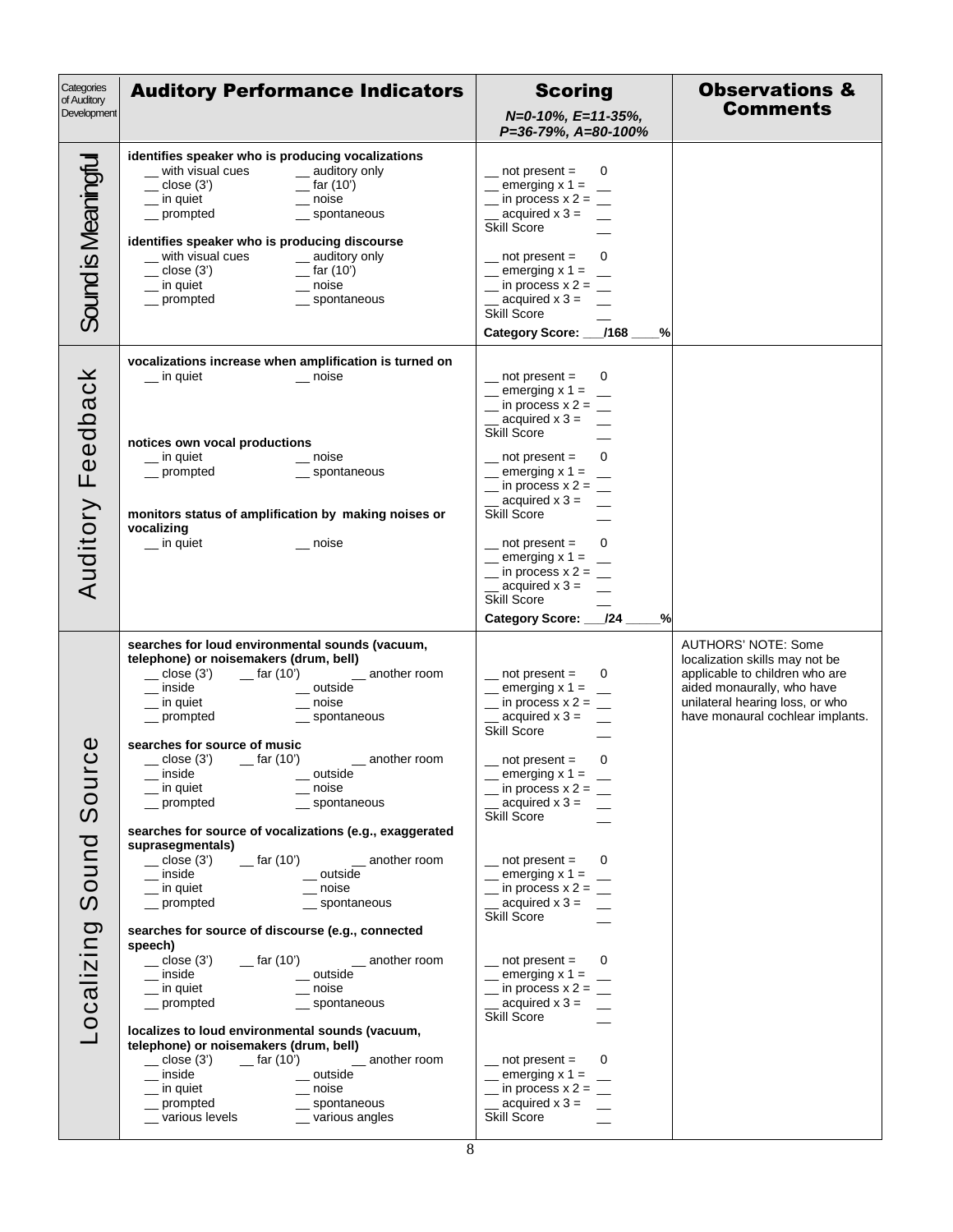| Categories<br>of Auditory<br>Development         | <b>Auditory Performance Indicators</b>                                                                                                                                                                                                                                                                                                                                                                                                                                                                                                                                                                                                                                                                                                                                                                                                                                               | <b>Scoring</b><br>$N=0-10\%$ , $E=11-35\%$ ,<br>P=36-79%, A=80-100%                                                                                                                                                                                                                                                                                                                                                                                                                                                                                                                                                                                                                                      | <b>Observations &amp;</b><br><b>Comments</b> |
|--------------------------------------------------|--------------------------------------------------------------------------------------------------------------------------------------------------------------------------------------------------------------------------------------------------------------------------------------------------------------------------------------------------------------------------------------------------------------------------------------------------------------------------------------------------------------------------------------------------------------------------------------------------------------------------------------------------------------------------------------------------------------------------------------------------------------------------------------------------------------------------------------------------------------------------------------|----------------------------------------------------------------------------------------------------------------------------------------------------------------------------------------------------------------------------------------------------------------------------------------------------------------------------------------------------------------------------------------------------------------------------------------------------------------------------------------------------------------------------------------------------------------------------------------------------------------------------------------------------------------------------------------------------------|----------------------------------------------|
| Source                                           | localizes to source of music<br>$\equiv$ close (3')<br>$-$ far (10')<br>_ another room<br>$\equiv$ inside<br>outside<br>$\equiv$ in quiet<br>noise<br>_prompted<br>spontaneous<br>$\equiv$ various angles<br>__ various levels<br>localizes to source of speaker making vocalizations                                                                                                                                                                                                                                                                                                                                                                                                                                                                                                                                                                                                | $-$ not present =<br>0<br>$\equiv$ emerging x 1 = $\equiv$<br>$\equiv$ in process x 2 = $\equiv$<br>acquired $x 3 =$<br><b>Skill Score</b>                                                                                                                                                                                                                                                                                                                                                                                                                                                                                                                                                               |                                              |
| Sound                                            | (e.g., exaggerated suprasegmentals)<br>close(3')<br>$-$ far (10')<br>_ another room<br>inside<br>_ outside<br>noise<br>$\equiv$ in quiet<br>_ spontaneous<br>__ prompted<br>_ various levels<br>_ various angles<br>localizes to source of speaker using discourse                                                                                                                                                                                                                                                                                                                                                                                                                                                                                                                                                                                                                   | $-$ not present =<br>0<br>$\equiv$ emerging x 1 =<br>$\equiv$ in process x 2 = $\equiv$<br>$\equiv$ acquired x 3 =<br><b>Skill Score</b>                                                                                                                                                                                                                                                                                                                                                                                                                                                                                                                                                                 |                                              |
| Localizing                                       | $\equiv$ close (3')<br>$-$ far (10')<br>__ another room<br>$\equiv$ inside<br>outside<br>$\equiv$ in quiet<br>noise<br>_ spontaneous<br>__ prompted<br>$\equiv$ various angles<br>_ various levels                                                                                                                                                                                                                                                                                                                                                                                                                                                                                                                                                                                                                                                                                   | 0<br>$\equiv$ not present =<br>$\equiv$ emerging x 1 = $\equiv$<br>$\equiv$ in process x 2 = $\equiv$<br>$\equiv$ acquired x 3 =<br>Skill Score<br>Category Score: /240<br>%                                                                                                                                                                                                                                                                                                                                                                                                                                                                                                                             |                                              |
| crimination<br>$\overline{\omega}$ .<br>Auditory | Discrimination of non-linguistic information:<br>loud vs soft sounds<br>$\equiv$ close (3')<br>_ far (10')<br>outside<br>$\overline{\phantom{a}}$ inside<br>noise<br>$\equiv$ in quiet<br>__ closed set<br>open set<br>fast vs slow<br>$\equiv$ close (3')<br>$-$ far (10')<br>$\equiv$ inside<br>$\_\_$ outside<br>_ in quiet<br>noise<br>$\_$ closed set<br>__ open set<br>continuous vs abrupt<br>close(3')<br>$-$ far (10')<br>inside<br>outside<br>$\equiv$ noise<br>$\equiv$ in quiet<br>$\_$ closed set<br>open set<br>high vs low pitch<br>$\equiv$ close (3')<br>far $(10)$<br>inside<br>outside<br>noise<br>in quiet<br>_ closed set<br>__ open set<br>meaningful environmental sounds<br>$\equiv$ close (3')<br>$-$ far (10')<br>inside<br>_ outside<br>$\equiv$ noise<br>in quiet<br>closed set<br>__ open set<br>intent of utterance based on supra- segmental features | 0<br>not present $=$<br>$\equiv$ emerging x 1 = $\equiv$<br>$\equiv$ in process x 2 = $\equiv$<br>$\equiv$ acquired x 3 =<br><b>Skill Score</b><br>0<br>$\equiv$ not present =<br>$\equiv$ emerging x 1 = $\equiv$<br>$\equiv$ in process x 2 = $\equiv$<br>acquired $x$ 3 =<br>Skill Score<br>$\_$ not present $=$<br>0<br>emerging $x 1 =$<br>$\equiv$ in process x 2 = $\equiv$<br>$=$ acquired x 3 =<br><b>Skill Score</b><br>0<br>$\equiv$ not present =<br>$\equiv$ emerging x 1 = $\equiv$<br>$\equiv$ in process x 2 =<br>$=$ acquired x 3 =<br><b>Skill Score</b><br>0<br>$\equiv$ not present =<br>emerging $x 1 =$ _<br>$\equiv$ in process x 2 = $\equiv$<br>acquired $x$ 3 =<br>Skill Score |                                              |
|                                                  | (e.g. angry voice vs happy voice)<br>$\equiv$ close (3')<br>$-$ far (10')<br>inside<br>outside<br>in quiet<br>noise<br>$\_$ closed set<br>__ open set<br>mom's vs dad's voice<br>_ close (3')<br>$-$ far (10')<br>inside<br>outside<br>$\equiv$ in quiet<br>$\equiv$ noise<br>$\_$ closed set<br>open set<br>male vs female child's voice<br>close $(3')$<br>$-$ far (10')<br>inside<br>outside<br>in quiet<br>noise<br>closed set<br>open set                                                                                                                                                                                                                                                                                                                                                                                                                                       | 0<br>$\equiv$ not present =<br>emerging $x 1 =$ __<br>$\_$ in process x 2 = $\_$<br>acquired $x$ 3 =<br>Skill Score<br>0<br>$\equiv$ not present =<br>emerging $x 1 =$<br>$\equiv$ in process x 2 = $\equiv$<br>$\equiv$ acquired x 3 =<br>Skill Score<br>0<br>$\equiv$ not present =<br>emerging $x 1 =$<br>$\equiv$ in process x 2 = $\equiv$<br>acquired $x 3 =$<br>Skill Score                                                                                                                                                                                                                                                                                                                       |                                              |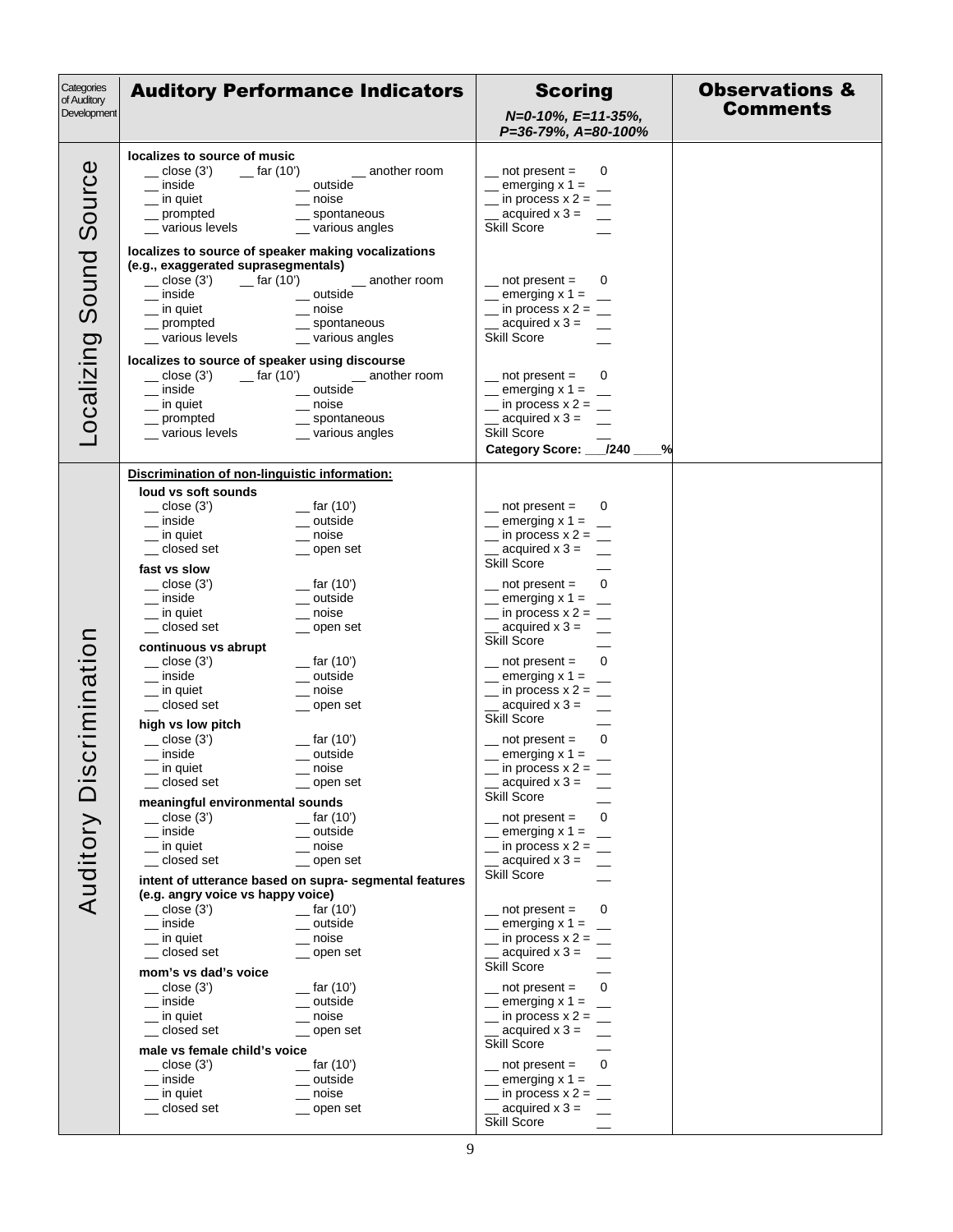| Categories<br>of Auditory<br>Development | <b>Auditory Performance Indicators</b>                                                                                                                                                                                                                                                                                                                                                                                                                                                                                                                                                                                                                                                                                                                                                                                                                                                                                                                                                                                                                                                                                                                                                                                                                                                                                                                                                                                                                                                                                                                                                                                                                                                                                                                                                                                                                                                                                                                                                              | <b>Scoring</b><br>$N=0-10\%$ , $E=11-35\%$ ,<br>P=36-79%, A=80-100%                                                                                                                                                                                                                                                                                                                                                                                                                                                                                                                                                                                                                                                                                                                                                                                                                                                                                                                                                                                                                                                                                                                                                                                                                                                                                               | <b>Observations &amp;</b><br><b>Comments</b> |
|------------------------------------------|-----------------------------------------------------------------------------------------------------------------------------------------------------------------------------------------------------------------------------------------------------------------------------------------------------------------------------------------------------------------------------------------------------------------------------------------------------------------------------------------------------------------------------------------------------------------------------------------------------------------------------------------------------------------------------------------------------------------------------------------------------------------------------------------------------------------------------------------------------------------------------------------------------------------------------------------------------------------------------------------------------------------------------------------------------------------------------------------------------------------------------------------------------------------------------------------------------------------------------------------------------------------------------------------------------------------------------------------------------------------------------------------------------------------------------------------------------------------------------------------------------------------------------------------------------------------------------------------------------------------------------------------------------------------------------------------------------------------------------------------------------------------------------------------------------------------------------------------------------------------------------------------------------------------------------------------------------------------------------------------------------|-------------------------------------------------------------------------------------------------------------------------------------------------------------------------------------------------------------------------------------------------------------------------------------------------------------------------------------------------------------------------------------------------------------------------------------------------------------------------------------------------------------------------------------------------------------------------------------------------------------------------------------------------------------------------------------------------------------------------------------------------------------------------------------------------------------------------------------------------------------------------------------------------------------------------------------------------------------------------------------------------------------------------------------------------------------------------------------------------------------------------------------------------------------------------------------------------------------------------------------------------------------------------------------------------------------------------------------------------------------------|----------------------------------------------|
| <b>Auditory Discrimination</b>           | Discrimination of oral utterances - non-true word<br>productions:<br>vowels:<br>$\equiv$ close (3')<br>$-$ far (10')<br>$\equiv$ inside<br>$\equiv$ outside<br>$\equiv$ in quiet<br>$\equiv$ noise<br>__ closed set<br>__ open set<br>number of syllables:<br>$\equiv$ close (3')<br>$-$ far (10')<br>$\equiv$ inside<br>outside<br>$\equiv$ in quiet<br>$\equiv$ noise<br>_ closed set<br>__ open set<br>Discrimination of communicative intent of the utterance<br>(e.g. statement, question, exclamation):<br>$\equiv$ close (3')<br>far (10')<br>$\equiv$ inside<br>__ outside<br>$\equiv$ in quiet<br>$\equiv$ noise<br>__ closed set<br>__ open set<br>Discrimination of oral utterances - true word<br>productions:<br>onomatopoeia sounds (e.g., ding-dong, moo, choo-<br>choo):<br>$\equiv$ close (3')<br>$-$ far (10')<br>$\equiv$ inside<br>__ outside<br>$\equiv$ noise<br>$\equiv$ in quiet<br>_ closed set<br>__ open set<br>child's own name:<br>$\equiv$ close (3')<br>$-$ far (10')<br>$\equiv$ inside<br>$\_\_$ outside<br>$\equiv$ in quiet<br>$\equiv$ noise<br>_ closed set<br>__ open set<br>familiar commands (e.g., stop, come here, wait):<br>$\equiv$ close (3')<br>$=$ far (10')<br>$\equiv$ inside<br>$\_\_$ outside<br>$\equiv$ in quiet<br>__ noise<br>closed set<br>__ open set<br>number of syllables or words in utterance (one vs two<br>vs three):<br>$\equiv$ close (3')<br>__ far (10')<br>inside<br>outside<br>$\equiv$ in quiet<br>$\equiv$ noise<br>_closed set<br>_ open set<br>familiar words based on vowel differences (cat/cut,<br>pat/pet, dig/dog):<br>$\equiv$ close (3')<br>$-$ far (10')<br>$\equiv$ inside<br>_ outside<br>$\equiv$ in quiet<br>$\equiv$ noise<br>_ closed set<br>__ open set<br>familiar words based on consonant differences (cat/hat,<br>dad/mad, bye/ my):<br>$\equiv$ close (3')<br>$-$ far (10')<br>$\overline{\phantom{a}}$ inside<br>_ outside<br><sub>_</sub> in quiet<br>$\equiv$ noise<br>_ closed set<br>__ open set | $\equiv$ not present =<br>0<br>$=$ emerging x 1 = $=$<br>$\equiv$ in process x 2 = $\equiv$<br>$\equiv$ acquired x 3 =<br>Skill Score<br>0<br>$\equiv$ not present =<br>$\equiv$ emerging x 1 = $\equiv$<br>$\equiv$ in process x 2 = $\equiv$<br>acquired $x 3 =$<br>Skill Score<br>$\equiv$ not present =<br>0<br>$=$ emerging x 1 = $=$<br>$\equiv$ in process x 2 = $\equiv$<br>$\equiv$ acquired x 3 =<br>Skill Score<br>$\overline{\phantom{a}}$ not present =<br>0<br>$\equiv$ emerging x 1 = $\equiv$<br>$\equiv$ in process x 2 = $\equiv$<br>$\equiv$ acquired x 3 =<br>Skill Score<br>$\Omega$<br>$\equiv$ not present =<br>$\equiv$ emerging x 1 = $\equiv$<br>$\equiv$ in process x 2 = $\equiv$<br>$\equiv$ acquired x 3 =<br><b>Skill Score</b><br>$\Omega$<br>$\equiv$ not present =<br>$\equiv$ emerging x 1 = $\equiv$<br>$\equiv$ in process x 2 = $\equiv$<br>$\equiv$ acquired x 3 =<br><b>Skill Score</b><br>$\equiv$ not present =<br>0<br>$=$ emerging x 1 =<br>$\_$ in process x 2 = $\_$<br>$\equiv$ acquired x 3 =<br><b>Skill Score</b><br>$\equiv$ not present =<br>0<br>$=$ emerging x 1 = $=$<br>$\equiv$ in process x 2 = $\equiv$<br>acquired $x$ 3 = $\qquad$<br><b>Skill Score</b><br>$\equiv$ not present =<br>0<br>$\equiv$ emerging x 1 = $\equiv$<br>$\equiv$ in process x 2 = $\equiv$<br>acquired $x$ 3 =<br>Skill Score |                                              |
|                                          | familiar words based on syllable differences<br>(mommy/tummy):<br>$\equiv$ close (3')<br>$-$ far (10')<br>$\equiv$ inside<br>$\_\_$ outside<br>$\equiv$ noise<br>$\equiv$ in quiet<br>_ closed set<br>__ open set                                                                                                                                                                                                                                                                                                                                                                                                                                                                                                                                                                                                                                                                                                                                                                                                                                                                                                                                                                                                                                                                                                                                                                                                                                                                                                                                                                                                                                                                                                                                                                                                                                                                                                                                                                                   | 0<br>$\equiv$ not present =<br>$\equiv$ emerging x 1 = $\equiv$<br>$\equiv$ in process x 2 = $\equiv$<br>acquired $x 3 =$<br>Skill Score<br>Category Score: 1432<br>%                                                                                                                                                                                                                                                                                                                                                                                                                                                                                                                                                                                                                                                                                                                                                                                                                                                                                                                                                                                                                                                                                                                                                                                             |                                              |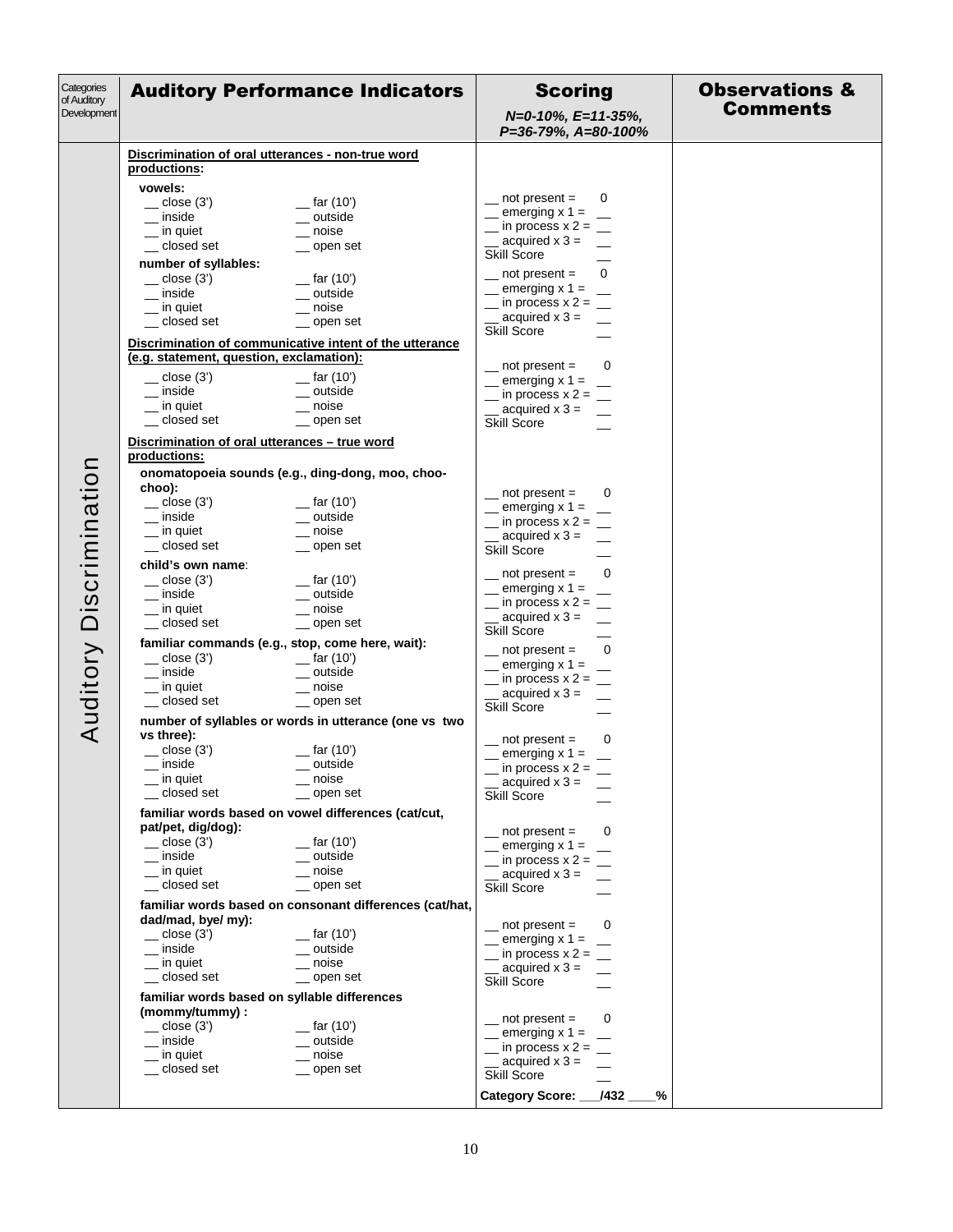| Categories<br>of Auditory<br>Development                 | <b>Auditory Performance Indicators</b>                                                                                                                                                                                                                                                                                                                                                                                                                                                                                                                                                                                                                                                                                                                                                                                                                                                                                                                                                                                                                                                                                                                                                                                                                                                                                                                                                                                                                                                                                                                   | <b>Scoring</b><br>$N=0-10\%$ , $E=11-35\%$ ,<br>P=36-79%, A=80-100%                                                                                                                                                                                                                                                                                                                                                                         | <b>Observations &amp;</b><br><b>Comments</b> |
|----------------------------------------------------------|----------------------------------------------------------------------------------------------------------------------------------------------------------------------------------------------------------------------------------------------------------------------------------------------------------------------------------------------------------------------------------------------------------------------------------------------------------------------------------------------------------------------------------------------------------------------------------------------------------------------------------------------------------------------------------------------------------------------------------------------------------------------------------------------------------------------------------------------------------------------------------------------------------------------------------------------------------------------------------------------------------------------------------------------------------------------------------------------------------------------------------------------------------------------------------------------------------------------------------------------------------------------------------------------------------------------------------------------------------------------------------------------------------------------------------------------------------------------------------------------------------------------------------------------------------|---------------------------------------------------------------------------------------------------------------------------------------------------------------------------------------------------------------------------------------------------------------------------------------------------------------------------------------------------------------------------------------------------------------------------------------------|----------------------------------------------|
|                                                          | Memory: Auditory recall of digits demonstrated by a<br>response within moments of the stimulus.                                                                                                                                                                                                                                                                                                                                                                                                                                                                                                                                                                                                                                                                                                                                                                                                                                                                                                                                                                                                                                                                                                                                                                                                                                                                                                                                                                                                                                                          |                                                                                                                                                                                                                                                                                                                                                                                                                                             |                                              |
| Short-term Auditory Memory                               | Check mode used:<br>spoken response<br>❏<br>signed response, with or without speech<br>❏<br>$\Box$ pointing to picture or object<br>action demonstrating understanding (writing,<br>□<br>securing object)<br>1-2 digits<br>_ with visual clues<br>_ auditory only<br>$\equiv$ close (3')<br>$=$ far (10')<br>__ in quiet<br>__ noise<br>3-4 digits<br>_ auditory only<br>_ with visual clues<br>$\equiv$ close (3')<br>$=$ far (10')<br>$\equiv$ in quiet<br>$\equiv$ noise<br>5-6 digits<br>_ auditory only<br>_ with visual clues<br>$\equiv$ close (3')<br>$-$ far (10')<br><sub>__</sub> in quiet<br>$\equiv$ noise<br>Using numerals may not be developmentally appropriate for<br>very young children. Auditory memory may also be assessed<br>by imitating a series of syllable patterns (e.g. oo / ah) or                                                                                                                                                                                                                                                                                                                                                                                                                                                                                                                                                                                                                                                                                                                                        | $-$ not present =<br>0<br>$=$ emerging x 1 = $\quad$<br>$\equiv$ in process x 2 = $\equiv$<br>$\equiv$ acquired x 3 =<br>Skill Score<br>0<br>$m$ not present =<br>$=$ emerging x 1 = $=$<br>$\equiv$ in process x 2 = $\equiv$<br>acquired $x 3 =$<br>Skill Score<br>0<br>$-$ not present =<br>$=$ emerging x 1 = $=$<br>$\equiv$ in process x 2 = $\equiv$<br>$\equiv$ acquired x 3 = $\equiv$<br>Skill Score<br>Category Score: 154 ____% |                                              |
| essing<br>$\ddot{\mathbf{C}}$<br>Linguistic Auditory Pro | animal sounds. (e.g., moo / baaa / quack / ruf)<br><b>Linguistic Auditory Processing: Higher level auditory</b><br>skills demonstrating the child's ability to process<br>linguistic information.<br>Note: Simultaneous activity refers to processing auditory<br>information while engaged in another activity, (e.g., listening<br>while taking notes, listening while coloring), while single<br>activity refers to processing only one event (e.g., the<br>auditory information).<br><b>Sequencing:</b> Correct sequential order of the auditory<br>linguistic stimuli heard.<br>Check type of auditory stimuli used and indicate # of critical<br>elements for each:<br>$\Box$ digits/word (examples: child repeats, orders pictures,<br>$-2 - 3 - 4 - 5$<br>points)<br>$\Box$ short phrases (example: go to store - buy bread - walk<br>home – make sandwich) $\qquad 2 \qquad 3 \qquad 4 \qquad 5$<br>□ sentences (example: It is snowing outside. Get your<br>coat from the closet. Let's go outside. Let's build a<br>$-2$ $-3$ $-4$ $-5$<br>snowman.<br>Check mode used:<br>$\Box$ spoken response<br>$\Box$ signed response with speech<br>$\Box$ signed response without speech<br>$\Box$ pointing to picture, object, digit or word<br>$\Box$ action demonstrating understanding (writing, securing<br>object)<br>with visual clues<br>_ auditory only<br>$\equiv$ close (3')<br>$=$ far (10 <sup>'</sup> )<br>$\equiv$ noise<br>in quiet<br>familiar vocabulary<br>unfamiliar vocabulary<br>_ single activity<br>_ simultaneous activities | $not present =$<br>0<br>emerging $x 1 =$<br>acquired $x$ 3 =<br>Skill Score                                                                                                                                                                                                                                                                                                                                                                 |                                              |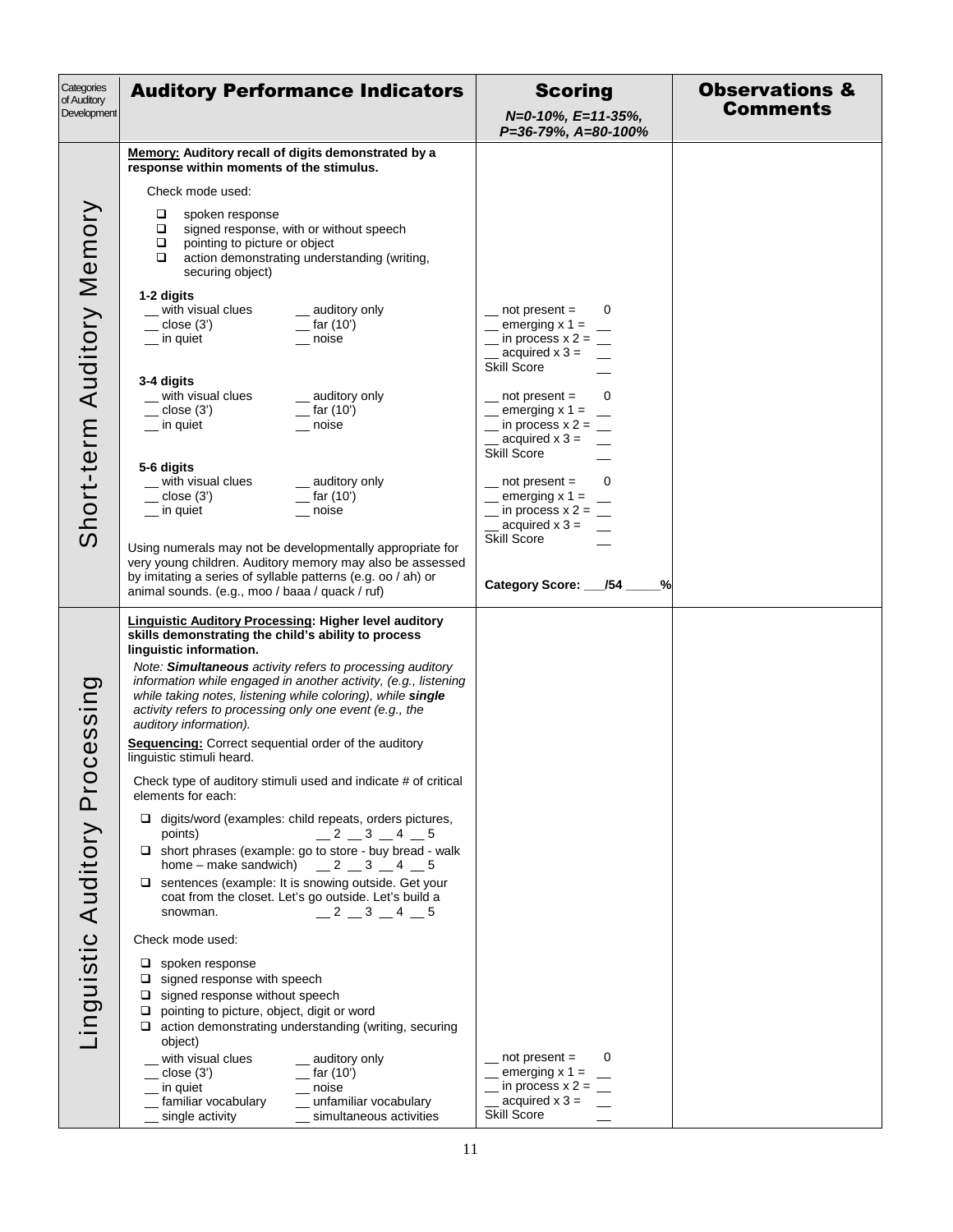| Categories<br>of Auditory<br>Development | <b>Auditory Performance Indicators</b>                                                                                                                                                                                                                                                                                                                                                                                                                                                                                                                                                                                                                                                                                                                                                                                                                                                                                                                                                                                                                                                                                                                                                                                                                                                                                                                                                                                                                                                                                                                                                                                                                                                                                                                              | <b>Scoring</b><br>$N=0-10\%$ , $E=11-35\%$ ,<br>P=36-79%, A=80-100%                                                                                                                                               | <b>Observations &amp;</b><br><b>Comments</b> |
|------------------------------------------|---------------------------------------------------------------------------------------------------------------------------------------------------------------------------------------------------------------------------------------------------------------------------------------------------------------------------------------------------------------------------------------------------------------------------------------------------------------------------------------------------------------------------------------------------------------------------------------------------------------------------------------------------------------------------------------------------------------------------------------------------------------------------------------------------------------------------------------------------------------------------------------------------------------------------------------------------------------------------------------------------------------------------------------------------------------------------------------------------------------------------------------------------------------------------------------------------------------------------------------------------------------------------------------------------------------------------------------------------------------------------------------------------------------------------------------------------------------------------------------------------------------------------------------------------------------------------------------------------------------------------------------------------------------------------------------------------------------------------------------------------------------------|-------------------------------------------------------------------------------------------------------------------------------------------------------------------------------------------------------------------|----------------------------------------------|
| uistic Auditory Processing<br>DO         | <b>Closure:</b> Child demonstrates understanding of a whole word,<br>phrase, or sentence when part is missing.<br>Check type of auditory stimuli used:<br>Phrases<br>o.<br>examples: Thin sharp ______ (pencil, knife).;<br>Big round ________ (ball, sun).<br>Sentences<br>□<br>example: I went to buy bread at the _______<br>(store, market).<br>Check mode used:<br>❏<br>spoken response<br>signed response with speech<br>❏<br>signed response without speech<br>❏<br>pointing to picture, object, or word<br>□<br>action demonstrating understanding (writing,<br>❏<br>securing object)<br>_ with visual clues<br>_ auditory only<br>$\equiv$ close (3')<br>$-$ far (10')<br>$\overline{\phantom{a}}$ noise<br>$\equiv$ in quiet<br>_ familiar vocabulary<br>_ unfamiliar vocabulary<br>_ single activity<br>_ simultaneous activities<br><b>Syntactic and Morphologic Analysis: Integrates rules of</b><br>syntax when auditory information is presented and applies<br>rules of expressive language correctly<br>Auditory stimuli: sentences<br>Examples:<br>The boy plays outside. (familiar vocabulary)<br>• The boy played outside.<br>The boy is playing outside.<br>He anticipates the school bus coming.<br>(unfamiliar vocabulary)<br>He anticipated the school bus coming.<br>He was anticipating the school bus coming.<br>Check mode used:<br>spoken response<br>❏<br>signed response with speech<br>❏<br>signed response without speech<br>❏<br>pointing to picture or word<br>❏<br>action demonstrating understanding (writing,<br>❏<br>securing object)<br>with visual clues<br>auditory only<br>close $(3')$<br>tan(10')<br>in quiet<br>noise<br>familiar vocabulary<br>unfamiliar vocabulary<br>_ single activity<br>simultaneous activities | $m$ not present =<br>0<br>$=$ emerging x 1 = $=$<br>$\equiv$ in process x 2 = $\equiv$<br>$=$ acquired x 3 =<br><b>Skill Score</b><br>0<br>$not present =$<br>emerging $x 1 =$<br>acquired $x$ 3 =<br>Skill Score |                                              |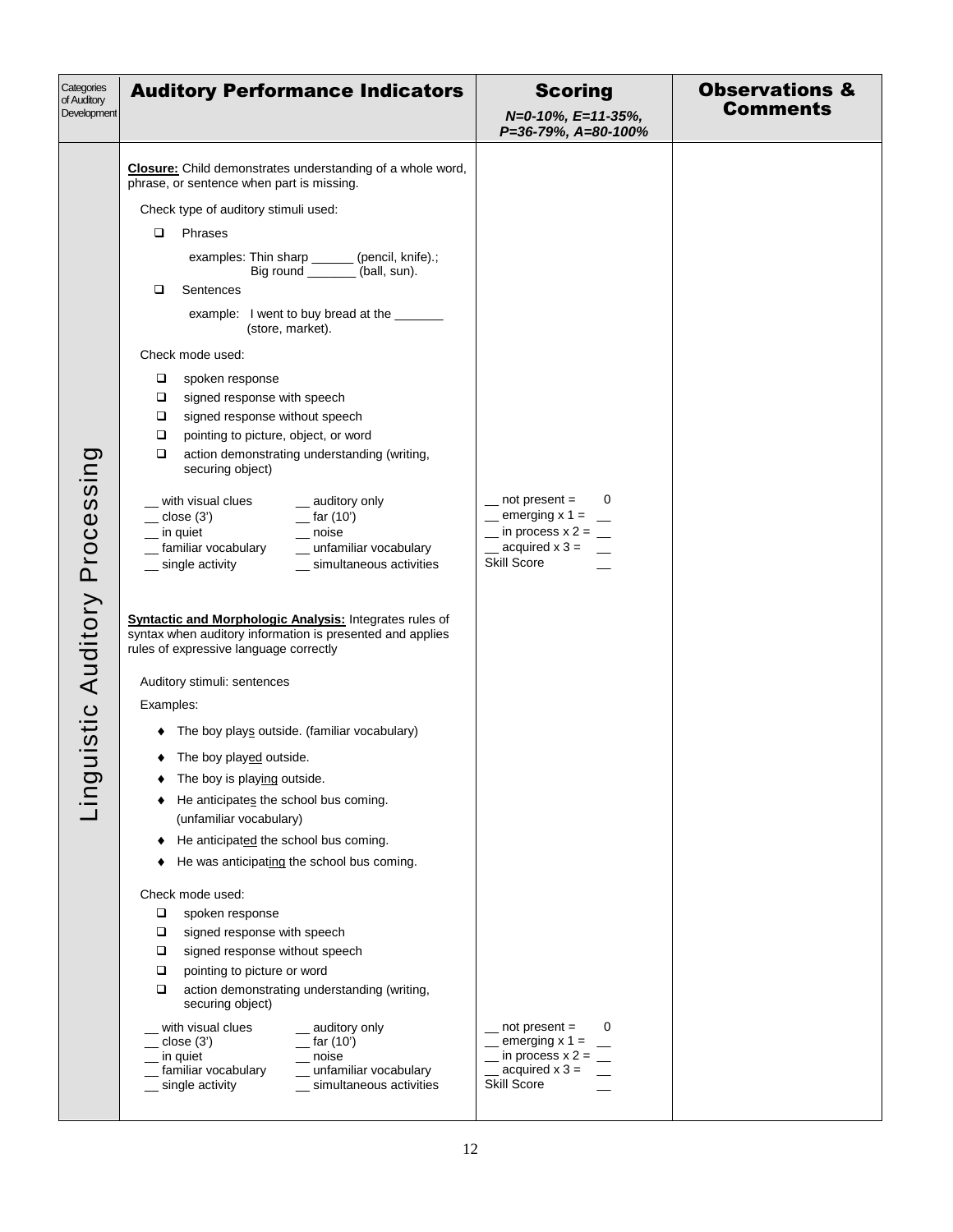| Categories<br>of Auditory<br>Development | <b>Auditory Performance Indicators</b>                                                                                                                                                                                                                                                                                                                                                                                                                                                                                                                                                                                                                                                                                                                                                                                                                                                                                                                                                                                                                                                                                                                                                                                                                 | <b>Scoring</b><br>$N=0-10\%$ , $E=11-35\%$ ,<br>P=36-79%, A=80-100%                                                                                                                                                                                  | <b>Observations &amp;</b><br><b>Comments</b> |
|------------------------------------------|--------------------------------------------------------------------------------------------------------------------------------------------------------------------------------------------------------------------------------------------------------------------------------------------------------------------------------------------------------------------------------------------------------------------------------------------------------------------------------------------------------------------------------------------------------------------------------------------------------------------------------------------------------------------------------------------------------------------------------------------------------------------------------------------------------------------------------------------------------------------------------------------------------------------------------------------------------------------------------------------------------------------------------------------------------------------------------------------------------------------------------------------------------------------------------------------------------------------------------------------------------|------------------------------------------------------------------------------------------------------------------------------------------------------------------------------------------------------------------------------------------------------|----------------------------------------------|
|                                          | <b>Suprasegmental Analysis using Auditory Feedback:</b><br>Correcting the rhythm, stress, and intonation patterns of<br>speech using auditory feedback.<br>Check type of auditory stimuli used:<br>$\Box$<br>words<br>example:<br>tel e phone vs tel e phone<br>□<br>phrases<br>Who are you?<br>example:<br>Who are you?<br>Who are you?<br>□<br>sentences<br>I don't know <b>where</b> it is!<br>example<br>I don't <b>know</b> where it is!<br>I don't know where it is!<br>Check mode used:<br>□<br>spoken response<br>□<br>signed response with speech<br>□<br>signed response without speech<br>□<br>pointing to picture or word<br>❏<br>action demonstrating understanding (writing,<br>securing object)<br>with visual clues<br>auditory only<br>close $(3')$<br>$=$ far (10 <sup>'</sup> )<br>in quiet<br>$\equiv$ noise<br>_ familiar vocabulary<br>_ unfamiliar vocabulary<br>_ single activity<br>_ simultaneous activities                                                                                                                                                                                                                                                                                                                 | $not present =$<br>0<br>emerging $x 1 =$<br>$\equiv$ in process x 2 = $\equiv$<br>acquired $x$ 3 =<br>Skill Score                                                                                                                                    |                                              |
| uistic Auditory Processing<br>po         | <b>Auditory Comprehension:</b> Child understands and utilizes<br>auditory information and his/her general knowledge of<br>language to derive meaning in a variety of situations.<br>auditory conversations (example: actively participates<br>in auditory conversation)<br>Check mode used:<br>□<br>spoken response<br>❏<br>signed response with speech<br>□<br>signed response without speech<br>❏<br>action demonstrating understanding (writing,<br>securing or manipulating object)<br>with visual clues<br>_ auditory only<br>_ in quiet<br>$\equiv$ noise<br>_ familiar vocabulary<br>_ unfamiliar vocabulary<br>_ single activity<br>_ simultaneous activities<br>electronic or recorded sound sources (example:<br>understands messages from tape recorders, intercoms,<br>message recorders, VCRs, film projectors)<br>Check mode used:<br>$\Box$ spoken response<br>$\Box$ signed response with speech<br>$\Box$ signed response without speech<br>$\Box$ manipulates picture or object<br>$\Box$ action demonstrating understanding (writing,<br>securing object)<br>with visual clues<br>_ auditory only<br>in quiet<br>$\equiv$ noise<br>familiar vocabulary<br>_ unfamiliar vocabulary<br>_ single activity<br>_ simultaneous activities | 0<br>$\equiv$ not present =<br>emerging $x 1 =$<br>$\equiv$ in process x 2 = $\equiv$<br>acquired $x 3 =$<br>Skill Score<br>0<br>$\equiv$ not present =<br>emerging $x 1 =$<br>$\equiv$ in process x 2 = $\equiv$<br>acquired $x$ 3 =<br>Skill Score |                                              |